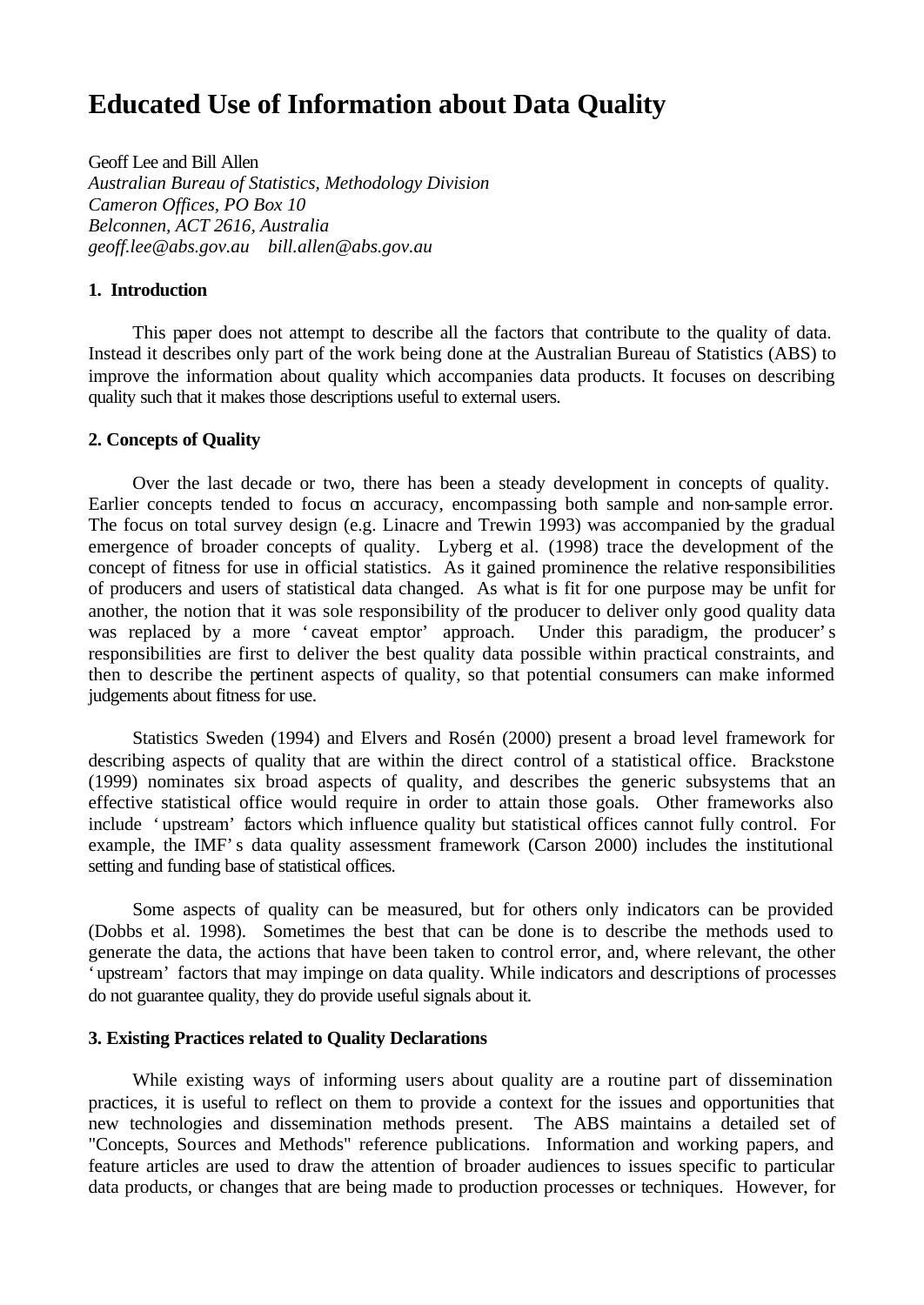ad hoc users the only source of information about data quality may be a standard publication. These surround data with text that describes their content, accuracy and production processes. The layout of these publications are based on forms design principles and techniques applied to publications by the ABS in the mid-1980's. Standards were developed, beginning with theoretical ideas about 'plain English communication', which were then refined by interviewing and observing people using ABS publications.

Despite these efforts there is anecdotal evidence that the awareness, understanding and use of the quality declarations that accompany the data are poor. The more detailed quality declarations are considered hard to interpret, and irrelevant, since there is little guidance about what a consumer should do in response, other than use the data anyway.

# **4 Electronic Dissemination and Quality Declarations**

Electronic dissemination is accepted as a strategic direction for the release of ABS data. AusStats and ABS@ both 'containers' and updated daily, are conceptually similar. They contain Acrobat ('pdf') images of all ABS paper publications, including manuals, and information papers. AusStats is available to all subscribers via the ABS website, while ABS@ operates on the intranets of major government subscribers. Some publications are accompanied by spreadsheets that contain the data from each table. From the perspective of quality, the search facilities that operate across ABS@ and AusStats represent significant improvements in the awareness and accessibility of data.

There are however some risks to the quality declarations that should accompany the data. For example data in spreadsheets may become separated from the descriptive text that give them meaning, and even mechanical issues such as linking footnotes and annotations with their corresponding data cells require attention. As electronic dissemination methods become routine, the same principles of good communication that guided the development and layout of paper publications should be applied. The usability testing of electronic products must also check that consumers' attention is directed to the aspects of quality which make data truly interpretable.

#### **5. Making Quality Declarations Useful**

The dissemination of information on quality is only worthwhile if it can be used constructively in decision-making or research. Some lessons can be drawn from ABS' efforts to improve the interpretation and use of time series data. Presentation and content were the first stages; trend data was given prominence in the graphs, tables, and commentary, and on the front page of publications. Information papers explained the rationale for this, but the most successful strategy was built around a series of seminars which explained the problem of volatility in seasonally adjusted data and offered a practical solution, the trend series. They were presented to external users and ABS staff (an important group who then acted as ambassadors for the message) repeatedly over several years. Tailored sessions were provided for policy advisors in key government departments, economic journalists and even staff in Ministers' offices. Media articles were monitored. Educating key commentators and opinion leaders was the crucial step towards convincing general users. In summary, both presentation and education components are necessary and must complement each other. Both must inform the user how to respond, not simply draw attention to the issue of quality.

In 2000, the ABS began an experimental 'Qualifying Quality' project to explore ways of improving the accessibility and interpretability of general quality declarations. The first theme of the education component is to create a common vocabulary about quality. The framework from Brackstone (1999) is applied from the point of view of a user, looking upstream through the sequence of processes that generate the data. The six dimensions are used to assess both data needs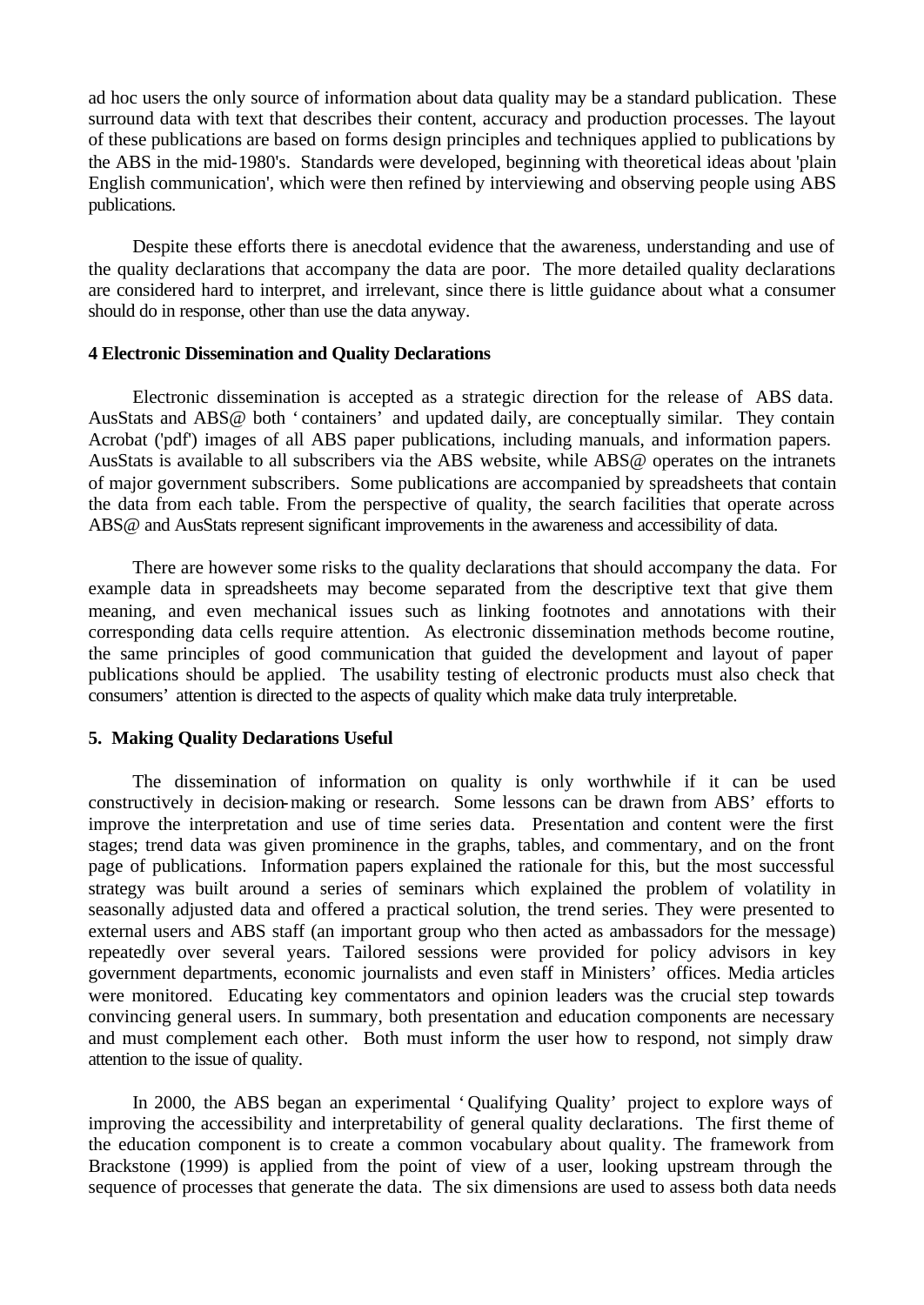and possible data sources, en route to a decision about the suitability of a dataset. This makes explicit the role of information about quality in assessing fitness for a decision-making or research purpose. The second theme is to show how to apply risk management principles (e.g. sensitivity analysis and contingency planning), again using the information from the quality declarations.

#### **6. Making Quality Visible**

The presentation component of the 'Qualifying Quality' project focuses on the general user who starts with the 'headline' statistics and then analyses them in more detail. Four prototype tools to access and present existing information about data quality are under development. 'Quality Issue Summaries' will cover the six major headings from the data quality framework, but not in great depth. They will draw descriptive data from the ABS' data warehouse and will be more akin to explanatory notes than detailed manuals. The 'Quality Measures' subproject restricts attention to the accuracy dimension of quality, for data from sample surveys. For each major process, simple quantitative indicators of quality have been defined and standardised across families of collections. Current prototypes generate tables and charts for comparisons across time and between surveys. The 'Data Accuracy' subproject is yet more specific, exploring ways of presenting more precise information about sampling error in electronic media. Active screen overlays showing confidence intervals, or the results of simple hypothesis tests (e.g. for significant differences from national averages) are being examined.

The final prototype draws on the others. Its goal is improved integration of data and metadata. The early prototype tool is centred on accessing a standard table electronically. Clicking on the names of row and column headings will link to more in-depth explanations. A 'quality' button at the base of the table will provide access to Quality Measures and Quality Issue Summaries, while individual cells will link to the corresponding cell level accuracy measures.

#### **6. Conclusion**

Much information about the different dimensions of the quality of official statistics is already available. Despite this, many do not appreciate the relevance of the information provided, or if they do, cannot readily interpret it, or apply it to their use of the data. Australian experience suggests that information about quality must be accompanied by practical recommendations about how to respond to it. To improve the way datasets are selected and used, an active campaign, targeting first ABS staff, and then key users and major intermediaries such as media outlets is necessary.

Frameworks for describing data quality form a good foundation for general education strategies. They provide a vocabulary that can be used to explicitly assess the fitness of statistics for a purpose. Once a dataset is judged useful, sensitivity analysis and risk assessments are practical actions that could flow from a better understanding of its strengths and weaknesses.

Better ways of presenting information about data quality are also needed, to ensure users are alerted to relevant issues, and to reinforce the messages from the education campaign. This is especially true for data that are disseminated electronically. Usability testing should ensure that the messages are getting through, not just that the IT tools are workable.

# **REFERENCES**

Brackstone G. (1999), Managing Data Quality in a Statistical Agency, Survey Methodology, Vol. 25, no. 2, pp. 129-149